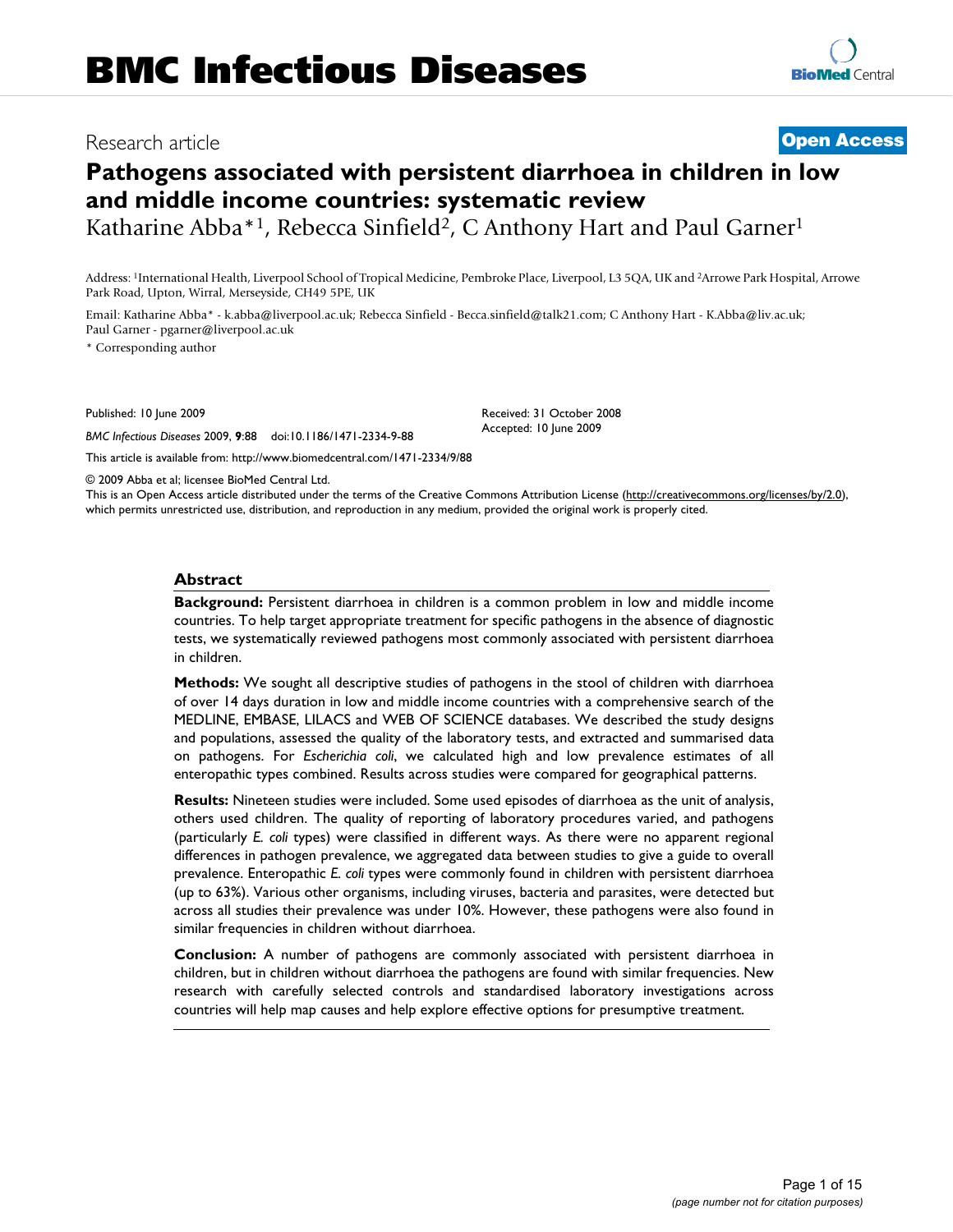#### **Background**

#### *The problem*

In 2002, diarrhoea caused an estimated 13.2% of child deaths worldwide[\[1\]](#page-13-0), most of them in children under the age of five in low and middle income countries[[2](#page-14-0)]. In this group of children, around 3% to 19% of acute diarrhoea episodes become persistent[[3](#page-14-1)], and some experts estimate that up to 50% of diarrhoea deaths may be due to persistent diarrhoea[\[1](#page-13-0)]. As the number of deaths from acute diarrhoea reduces following the widespread use of oral rehydration therapy, the contribution of persistent diarrhoea to overall diarrhoea mortality is increasing. In addition, persistent diarrhoea may adversely affect nutritional status[[4\]](#page-14-2) and is often associated with malnutrition.

Children living in poor areas with poor hygiene and sanitation conditions and children with poor nutritional status are most at risk of developing persistent diarrhoea[[3](#page-14-1)]. As poor nutrition is both a risk factor and a consequence of persistent diarrhoea, the two are very commonly associated. Children with HIV/AIDS are at particular risk; at initial presentation to hospital with HIV/AIDS, around 36–50% [[5](#page-14-3)[-7\]](#page-14-4) of children have persistent diarrhoea. Dysentery and more severe diarrhoeal illnesses are more likely to become persistent than milder episodes[[3\]](#page-14-1). Previous antibiotic use and irrational use of antibiotics are also considered to be risks factors for persistent diarrhoea[[3\]](#page-14-1).

#### *Definition and causes*

The World Health Organization (WHO) defines diarrhoea as the passing of three or more loose stools (which take the shape of the container) within a 24 hour period. A new episode of diarrhoea can occur after two full days without diarrhoea. Episodes of diarrhoea lasting for less than 14 days are defined as acute, episodes lasting for more than 14 days are defined as persistent.

The causes of persistent diarrhoea in populations are poorly understood, and in individuals often unknown. Some pathogens, such as *Cryptosporidium*, *Giardia lamblia* and enteroaggregative *Escherichia coli* (EAggEC) are thought to be associated with persistent diarrhoea in some locations[\[3\]](#page-14-1). Children with persistent diarrhoea and HIV infection may have different patterns of enteric pathogens than those without HIV[[8](#page-14-5)]. Pathogens detected in persistent diarrhoea are often not the same as those detected in the original acute episode, suggesting that secondary infections may be important[[9](#page-14-6)]. In addition, children may be infected with more than one enteric pathogen, making it difficult to identify which, if any, is causing the illness, or may have no detectable enteric pathogens. Persistent diarrhoea may also be associated with bacterial overgrowth in the small bowel[[10\]](#page-14-7), and with poor nutritional status[[11\]](#page-14-8). In addition, the diarrhoea may be caused by multiple factors including micronutrient deficiencies, milk or food intolerances, or diseases of the bowel, as well as prior antibiotic therapy[\[12](#page-14-9)].

#### *When and how to treat*

The current recommendations of the Integrated Management of Childhood Illness programme[[13\]](#page-14-10) for treating persistent diarrhoea is that children with bloody diarrhoea are treated with antibiotics for *Shigella*, or for *Entamoeba histolytica* where the organism is detected in the stool; it is recommended that children with watery diarrhoea are not treated with antimicrobials; except where *Giardia lamblia* is found.

Even when an enteric pathogen is detected in children with persistent diarrhoea, it is not always clear that this is the cause of the illness. In addition, health workers in low and middle income countries often have limited access to diagnostic facilities to analyse stool samples of children with diarrhoea. In these situations, treatment needs to be syndromic, based on symptoms and the most likely cause of the symptoms; and may include replacement fluid and electrolytes, nutritional rehabilitation and sometimes drug treatment[\[12\]](#page-14-9).

The use of antimicrobials presumptively needs to be approached with caution, as this can lead to drug resistance, and also to potential adverse reactions with some micro-organisms: entero-haemorrhagic *E. coli* (EHEC) may release toxins more readily when a person is treated with certain types of antibiotic, potentially causing severe illness[[14\]](#page-14-11).

Given the limited knowledge about the causes of persistent diarrhoea, we carried out a systematic review of studies that have attempted to identify aetiological agents in young children with this condition in low and middle income countries. We hoped in particular to identify whether any particular organisms were commonly associated with this condition, and if there were any geographic patterns. Either could help guide treatment of this condition in the absence of diagnostic facilities. The objective of this review was to summarise studies of pathogens reported in children with persistent diarrhoea and, where available, in appropriate comparison groups without diarrhoea; and to explore whether there are any patterns in the findings by region.

#### **Methods**

#### *Inclusion criteria*

We searched for published descriptive studies that analysed routinely collected data, data collected as part of a surveillance project or point survey data, and which provided data on pathogens detected in the stool of at least 30 children under the age of six years, living in a low or mid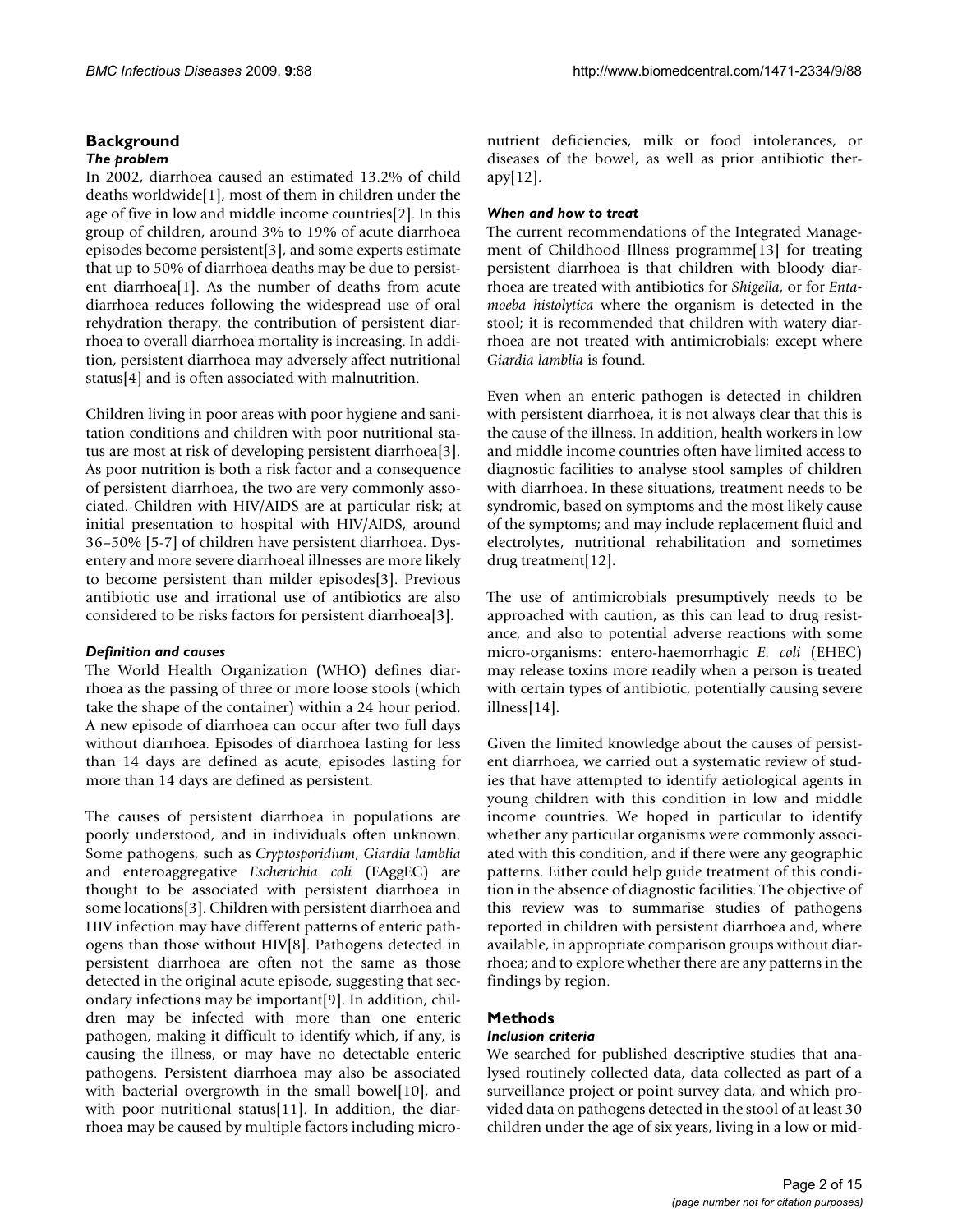dle income country and having persistent diarrhoea (over 14 days duration). In reports where the age range of participants was not specifically stated, but it was apparent that all or almost all participants were below the age of six, these studies were included. Participants could be recruited from any setting including the general community, primary health care services, and hospital outpatient and inpatient services. Studies could also include an appropriate comparison group of children without diarrhoea.

Studies also including older children or adults, or diarrhoea lasting for less than 14 days, were included provided that data from observations specific to children under the age of six with persistent diarrhoea could be extracted. Studies presenting data on only one species of pathogen were excluded.

#### *Search strategy*

The search strategy was developed in collaboration with an information retrieval specialist (see below). The strategy was amended where necessary to search the other databases listed. No language restrictions were applied. The reference lists of included studies were also scrutinised for additional relevant studies, and an informal search was undertaken of 'Google Scholar' using the search terms 'pathogens persistent diarrhoea'. The final formal search was undertaken May 20, 2008.

*Search strategy* Databases searched:

MEDLINE (1966 to date) via the OVID interface

EMBASE (1980 to date) via the OVID interface

LILACS database – Latin American and Caribbean Health Sciences Literature (1982 to present) – via Virtual Health Library interface

WEB OF SCIENCE (Science Citation Index Expanded – 1945 to present)

The following search strategy was used in MEDLINE:

- 1. persistent (diarrhoea OR diarrhea) ti, ab.
- 2. chronic (diarrhoea OR diarrhea) ti, ab.
- 3. watery (diarrhea OR diarrhea) ti, ab

4. (diarrheal disease\*) OR (diarrhoeal disease\*) ti, ab

6. 1 OR 2 OR 3 OR 4) NOT cancer NOT (inflammatory bowel disease\*) NOT (ulcerative colitis)

7. diarrhea, Infantile/classification OR diarrhea, infantile/ etiology OR diarrhea, infantile/microbiology OR diarrhea, infantile/parasitology OR diarrhea, infantile/ pathology [MeSH]

8. 6 OR 7

9. child\* OR infant\* OR pediatr\* ti, ab

10. 8 AND 9

11. case-control studies [MeSH] OR epidemiological studies [MeSH]

12. descript\* OR surve\* OR monitor\* ti, ab

13. 11 OR 12

14. 10 AND 13, Limits:humans

#### *Study selection*

Two authors independently inspected titles and abstracts identified by the literature search in order to identify potentially relevant publications. All potentially relevant publications identified by at least one reviewer were obtained in full text format, with the exception, due to time constraints, of reports not available within the United Kingdom. One author then applied the inclusion criteria to select which studies to include in the review, consulting with another in cases of uncertainty. All publications were scrutinised for duplication of study results.

#### *Data extraction*

For each study report, two authors worked together to extract information describing the characteristics of the study and assess its quality, using a proforma as a guide. The data items extracted are shown below.

#### *Data extracted from included studies*

Geographic location of the study, including relevant socio-economic or environmental situation, and WHO region

Start and end dates of the study, and duration

Age range of the participants, and any additional inclusion criteria or local factors such as HIV infection or malnutrition. Where the participants were recruited from, for example, outpatient clinic, hospital ward, community, and how they were sampled

Whether or not the study also had a comparison group without diarrhoea, how this group were selected and whether and how they were matched to the diarrhoea group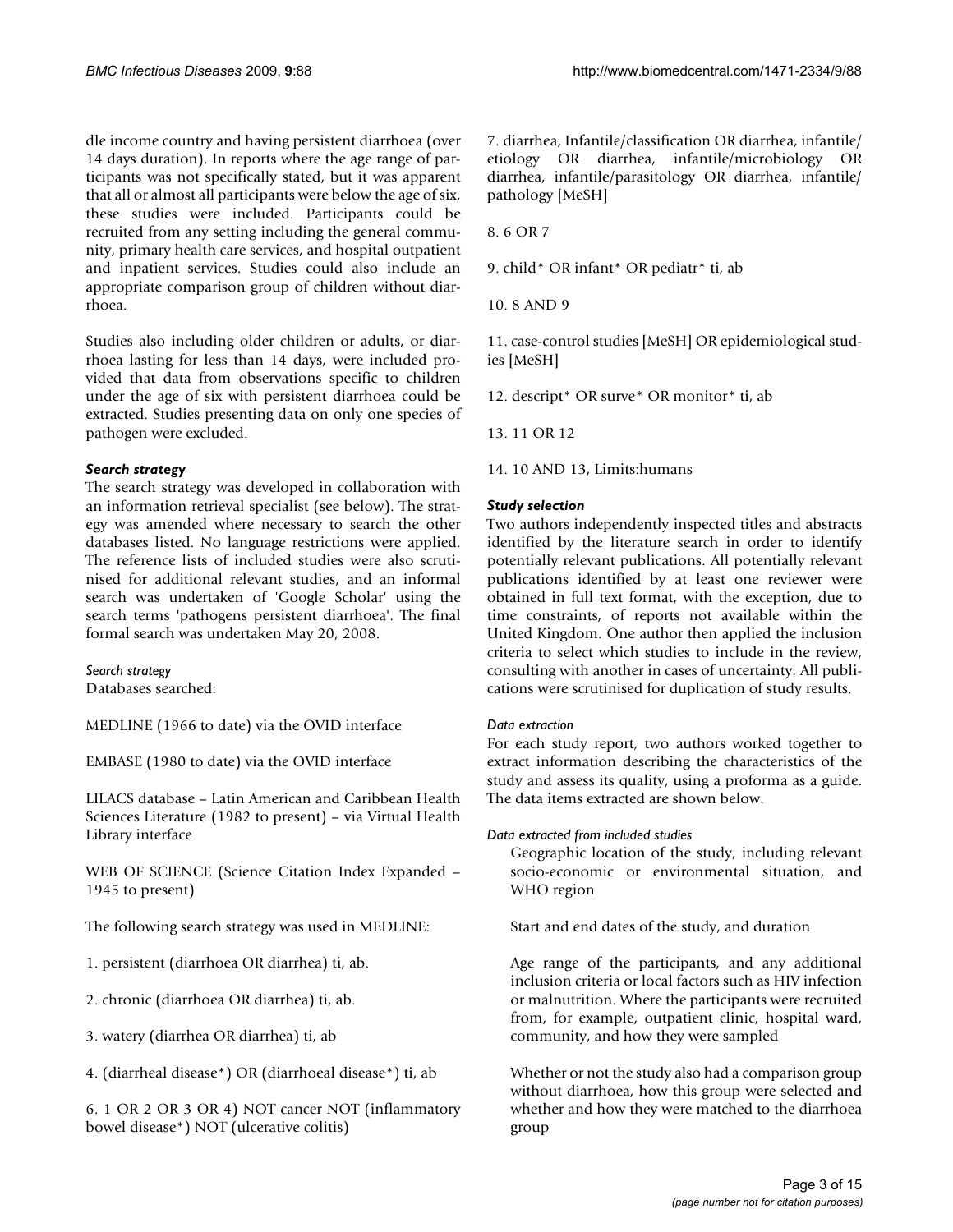Sample sizes of the persistent diarrhoea group and comparison group with no diarrhoea

Unit of analysis; whether data was presented by children or episodes

Types of enteric pathogen tested for in each group (persistent diarrhoea and comparison group without diarrhoea)\*

Number of children (or episodes) tested for each pathogen\*

Number or percentage of children, episodes or samples where each pathogen was detected\*

Number or percentage of children, episodes or samples with any detected enteric pathogen\*

\*One author extracted this data.

We extracted data on selected pathogens only, which we identified as important potential causes of diarrhoea in terms of both prevalence and potential to cause disease. The list of pathogens for which we intended to extracted data, where available, is shown in Table [1](#page-3-0). We extracted, where available, data on 'any pathogen' only where studies tested for a reasonably comprehensive range of pathogens. Where any organisms presented in a study paper were excluded from our analysis, we did not use data presented on 'any pathogen' from that study.

For *E. coli*, we combined all enteropathic types (any which have the capacity to cause enteric illnesses), with the exception of the entero-haemorrhagic type (EHEC), into one category, because different studies classified *E. coli* very diversely, making it impossible to compare types across studies. *E. coli* of an unspecified type, or classed as 'untypable' was excluded from the analysis because it was not possible to assess whether it was enteropathic. *E. coli* described by the authors as diff. *E. coli*, EAEC-D, EAEC (diffuse) or *E. coli* showing diffuse Hep-2 adherence were also excluded due to uncertainty about whether or not they are pathogenic. EHEC was kept separate where possible due to its different behaviour when exposed to antibiotic drugs. For each study a note was made of the *E. coli* types tested for, as described in the study.

Where it was not clear in a report whether some individuals may have tested positive for more than one type of *E. coli*, we calculated high and low estimates of overall enteropathic *E. coli* frequency, using the largest *E. coli* category as a conservative estimate and all *E. coli* categories added together as a high estimate, adjusted where appropriate using any additional information presented in the report (for example, number of participants with any pathogens detected, number with more than one pathogen detected).

We planned to also extract data for any subgroups presented in the reports (for example by age or HIV status), but no reports presented data for subgroups.

One author also extracted data to describe the quality of reporting of the laboratory procedures used for the study, and whether any of the pathogens were tested for antimicrobial sensitivity. The data items extracted are shown in Table [2.](#page-4-0)

#### *Data analysis*

For each relevant reported pathogen in each study, we extracted or calculated the number and percentage of children, in both the persistent diarrhoea group and comparison group without diarrhoea, with the pathogen detected in the stool, based on the number of cases or individuals tested and the number found positive. We also calculated the standard deviation and the 95% confidence intervals around the percentage.

Studies were grouped by the WHO Region of the study population. For each region, and for all the studies together, we noted or calculated the following parameters for each pathogen and for any pathogen in combined groups with persistent diarrhoea:

Number of studies where the pathogen was tested for and results presented

Total number of participants or episodes where the pathogen was tested for and results presented

<span id="page-3-0"></span>

| Table 1: List of pathogens for which data was extracted |  |  |  |  |
|---------------------------------------------------------|--|--|--|--|
|---------------------------------------------------------|--|--|--|--|

| <b>Viruses</b>     | Bacteria                             | Parasites             |
|--------------------|--------------------------------------|-----------------------|
| Rotavirus          | Campylobacter                        | Giardia lamblia       |
| Enteric adenovirus | Shigella                             | Crytosporidium        |
| Astrovirus         | Salmonella                           | Entamoeba histolytica |
| Norovirus          | Vibrio cholera                       | Microsporidia         |
|                    | Enteropathic E coli (excluding EHEC) | Isospora              |
|                    | Entero haemorrhagic E. coli (EHEC)   | Cyclospora            |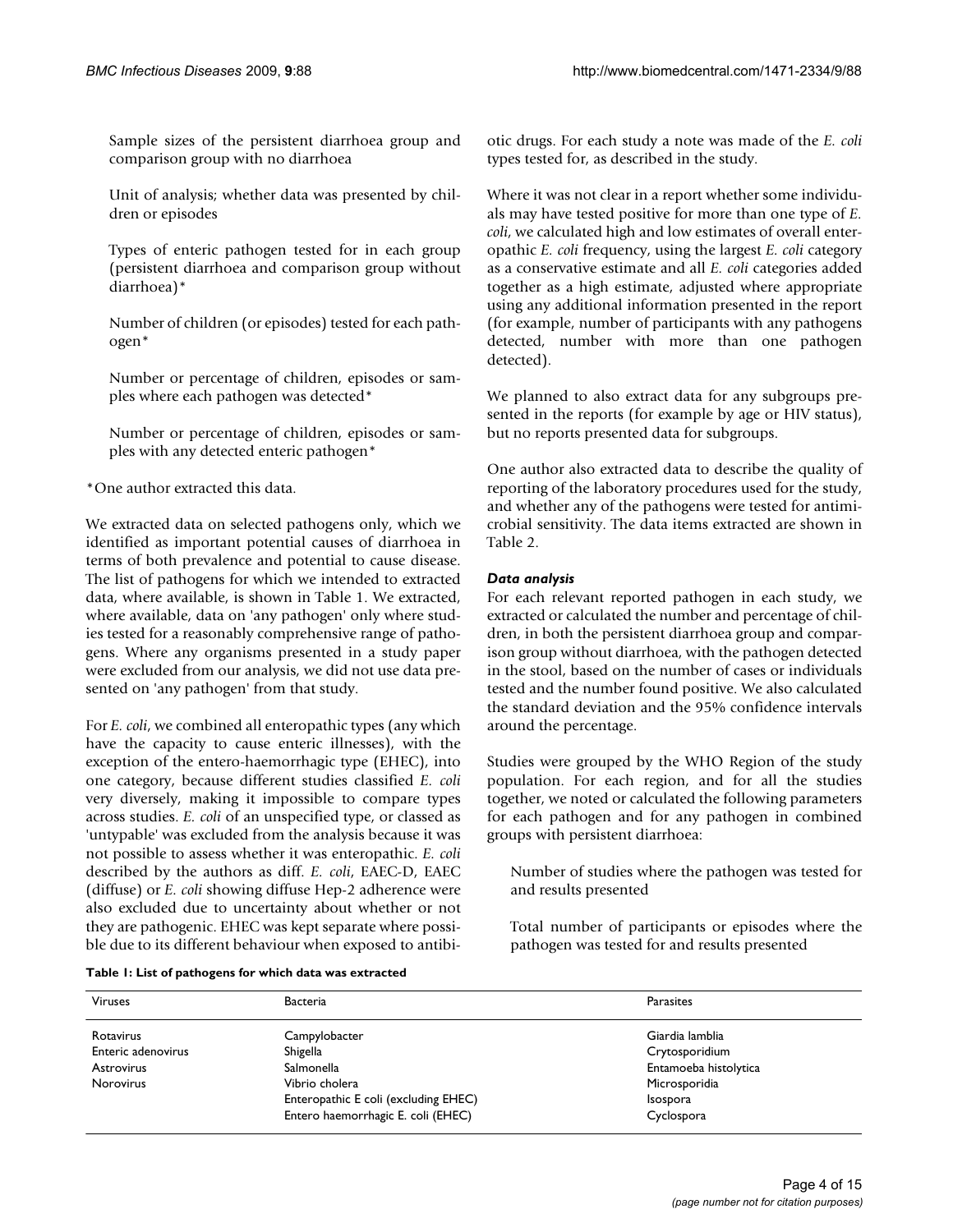#### <span id="page-4-0"></span>**Table 2: Assessment of laboratory procedures**

| Laboratory processes: | <b>Samples:</b> Were there any methods or timings described for collecting, storing and transporting stool<br>samples?                                                |
|-----------------------|-----------------------------------------------------------------------------------------------------------------------------------------------------------------------|
|                       | <b>Parasite detection:</b> Were any methods described or referenced for the detection of parasites, other than<br>the word 'microscopy'? (e.g. stain, magnification)? |
|                       | <b>Bacterial Culture:</b> Were any methods described or referenced for the culture of bacteria, other than the<br>word 'culture'? (e.g. media, temperature)           |
|                       | <b>Bacteria identification:</b> Were any methods described or referenced for the identification of cultured<br>bacteria?                                              |
|                       | Virus detection: Were any methods described for the identification of viruses?<br>(the name of the test was sufficient)                                               |
| Quality control       | Were methods described for testing and controlling the quality of the laboratory tests used in the study?                                                             |
|                       |                                                                                                                                                                       |

Antimicrobial susceptibility testing Which of the pathogens detected in the study, if any, were tested for antimicrobial susceptibility?

The maximum and minimum percentage across studies of children or episodes where the pathogen was detected

The median percentage across studies of children or episodes where the pathogen was detected

Mean percentage across studies (weighted by study sample size) of children or episodes where each pathogen was detected

For the comparison groups without diarrhoea we calculated similar summary statistics. However, in order to make the mean percentage across the studies comparable with that for the persistent diarrhoea group, we weighted the contribution of each study according to the size of the group with persistent diarrhoea, rather than the group without diarrhoea. We did not calculate confidence intervals for statistics derived from combined studies.

We do not present any data based on a combined number of diarrhoea cases or comparisons of less than 30.

#### **Results**

#### *Selection of studies*

The initial search returned 1,853 references, from which we selected 102 for full text retrieval; of these we were able to retrieve 98; four were not available within the United

<span id="page-4-1"></span>**Table 3: Reasons for exclusion of reports identified in the initial screening process as potentially relevant**

| Reason for exclusion                                                              | Number of Reports |
|-----------------------------------------------------------------------------------|-------------------|
| Diarrhoea status of participants                                                  |                   |
| Included children with acute diarrhoea only                                       | 9                 |
| Wrong definition of persistent diarrhoea                                          |                   |
| Asymptomatic children only                                                        |                   |
| Included all children in a community, whether or not they had diarrhoea           |                   |
| No separate analysis for cases of acute and persistent diarrhoea                  | 41                |
| Other participant characteristics                                                 |                   |
| Participants were of the wrong age range                                          | 8                 |
| Participants resided in a high income country                                     |                   |
| Study design factors                                                              |                   |
| Less than 30 participants                                                         |                   |
| Faecal samples taken in the acute stage (before day 14) of the persistent episode |                   |
| Tested for one organism only                                                      |                   |
| Sampled only children who had been in close contact with Shigella dysentery       |                   |
| Reviewed hospital records only for children found positive for enteric pathogens  |                   |
| Not relevant                                                                      |                   |
| No data on frequency of pathogens presented                                       | 5                 |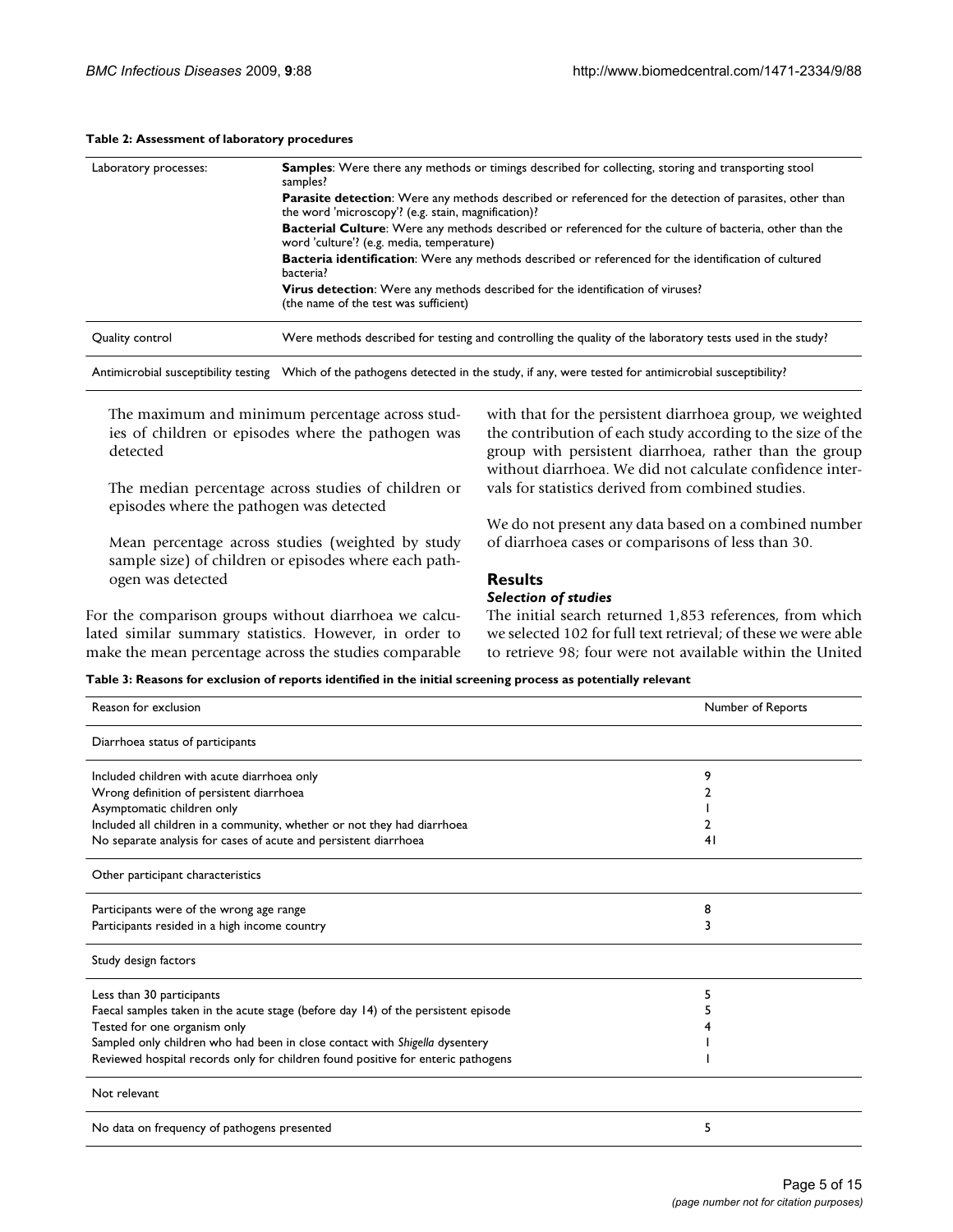Kingdom and were therefore not included due to lack of time and resources. From these 98 reports we selected 14 studies for inclusion in the review. Table [3](#page-4-1) lists the reasons for exclusions of reports not included, and the number in each category. We found reports of a further three relevant studies through the reference lists of included studies, another two through a different search undertaken for another, related review, and three through an informal search of 'Google Scholar'. We included a total of 20 reports describing 19 studies[[4](#page-14-2),[15-](#page-14-12)[33](#page-14-13)]. Two reports were from the same surveillance project but presented data on different pathogens[\[15](#page-14-12),[16](#page-14-14)], and also included children of a slightly different age range.

#### *Characteristics of included studies*

Details of the characteristics of the individual studies included in the review are presented in Tables [4](#page-6-0) and [5](#page-7-0) (link). Table [4](#page-6-0) shows the characteristics of all the included studies, in terms of the groups with persistent diarrhoea, and Table [5](#page-7-0) shows only the eight studies with a comparison group without diarrhoea[[4](#page-14-2),[17](#page-14-15)[-20](#page-14-16),[23,](#page-14-17)[27,](#page-14-18)[28](#page-14-19),[30\]](#page-14-20), in terms of the comparison group. One paper[\[32](#page-14-21)] did present findings for a comparison group, but this group was excluded from the analysis because it only included 15 individuals. Two papers based on the same data set are described separately as they present data on a slightly different age group[\[15](#page-14-12)[,16](#page-14-14)]. Within each table, the studies are arranged by WHO region where they were carried out. Each study is named according to the country where it was conducted and the year of publication. A summary of the information presented in Tables [4](#page-6-0) and [5](#page-7-0) is presented below.

#### *Locations and settings*

Ten studies were conducted in the South-East Asia region; four in Bangladesh[\[15](#page-14-12)[-18](#page-14-22),[32](#page-14-21)] and six in India [\[19](#page-14-23)[-24](#page-14-24)]. Five were conducted in the Americas, including three in Brazil[[4](#page-14-2),[27](#page-14-18),[30\]](#page-14-20), one in Guatemala[[28\]](#page-14-19) and one in Mexico[\[29](#page-14-25)]. Two were conducted in the Western Pacific region, one on the border between Thailand and Cambodia[[25\]](#page-14-26), and one in Vietnam[[26\]](#page-14-27). Two studies were conducted in the African region, both in Zambia[\[31](#page-14-28)[,33](#page-14-13)].

Some studies were conducted within particularly vulnerable communities, including three in areas described as urban slums or shantytowns[[4](#page-14-2),[23,](#page-14-17)[27](#page-14-18)], one in a rural indigenous community[[28\]](#page-14-19) and one in a resettlement camp for refugees[[25\]](#page-14-26).

#### *Participants*

The included studies all involved between 40 and 410 children with persistent diarrhoea; 11 studies had less than 100 participants $[4,19,20,24-30,33]$  $[4,19,20,24-30,33]$  $[4,19,20,24-30,33]$  $[4,19,20,24-30,33]$  $[4,19,20,24-30,33]$  $[4,19,20,24-30,33]$  $[4,19,20,24-30,33]$  $[4,19,20,24-30,33]$  $[4,19,20,24-30,33]$ , seven had more than 100 but less than 200 participants [\[17](#page-14-15),[18,](#page-14-22)[21](#page-14-29)- [23](#page-14-17)[,31](#page-14-28),[32\]](#page-14-21), and one had more than 200 participants [[15](#page-14-12),[16\]](#page-14-14).

Fourteen studies included children from birth to a specific age; in one study it was two years[[19](#page-14-23)], in six it was three years[[20](#page-14-16),[22](#page-14-30)[,23](#page-14-17),[28](#page-14-19),[30\]](#page-14-20), in one it was four years[\[4\]](#page-14-2), in five it was five years[\[15-](#page-14-12)[17](#page-14-15)[,21](#page-14-29),[25](#page-14-26),[27\]](#page-14-18) and in one it was six years[[18](#page-14-22)]. Others included children aged one to 36 months[\[16](#page-14-14)], three to 24 months[[32\]](#page-14-21) one to five years[\[24](#page-14-24)], and 15 months to five years[[33\]](#page-14-13). Two did not state an age range for inclusion, but presented the mean and median participant ages, respectively 16.6 months[\[29\]](#page-14-25), and 18 months[\[31](#page-14-28)]. There were no apparent patterns of age range inclusion by region.

Five studies[[19,](#page-14-23)[20](#page-14-16)[,28](#page-14-19),[31,](#page-14-28)[32](#page-14-21)] (three in Southeast Asia, one in the Americas, one in the African region) excluded children with bloody diarrhoea, or included only those with watery diarrhoea. Three included children with all types of persistent diarrhoea, while the other studies did not describe the type of diarrhoea included. One study in the African region included only children with diarrhoea over 30 days in duration[\[33](#page-14-13)], one in the Americas excluded those with diarrhoea that had persisted for longer than 18 days[\[28](#page-14-19)].

Five studies included only children with additional signs and symptoms; two in Southeast Asia stated that the children must have lost weight or failed to gain weight during the episode[\[19](#page-14-23),[24](#page-14-24)], two (one in Southeast Asia, one in Africa) that the children should have specific signs of under nutrition [[20,](#page-14-16)[31\]](#page-14-28), one in the Western Pacific specified that children should also have either a rectal temperature of over 38°C, colic or vomiting[\[25](#page-14-26)]. One study in the Americas excluded children with specific diagnoses such as caeliacs disease or short bowel syndrome[\[29](#page-14-25)], one in South East Asia excluded children with systemic infections[[32](#page-14-21)] and another in Africa excluded children with neurological diseases[[31\]](#page-14-28). Two studies excluded children who had recently received antibiotics [\[30](#page-14-20),[32](#page-14-21)].

Two studies; both from Africa, looked specifically at children who were HIV positive, and presented data on HIV positive and HIV negative individuals separately. The data is not presented separately in this review, as in one study only 24 individuals were HIV positive[[33](#page-14-13)] and the other reported no significant differences in pathogen frequency between the HV positive and HIV negative groups[[31\]](#page-14-28).

#### *Sources of participants*

Six of the included studies employed active surveillance to identify all cases of persistent diarrhoea within a specific cohort of children in a defined community, including three from South-East Asia[[17,](#page-14-15)[18](#page-14-22),[23](#page-14-17)] and three from the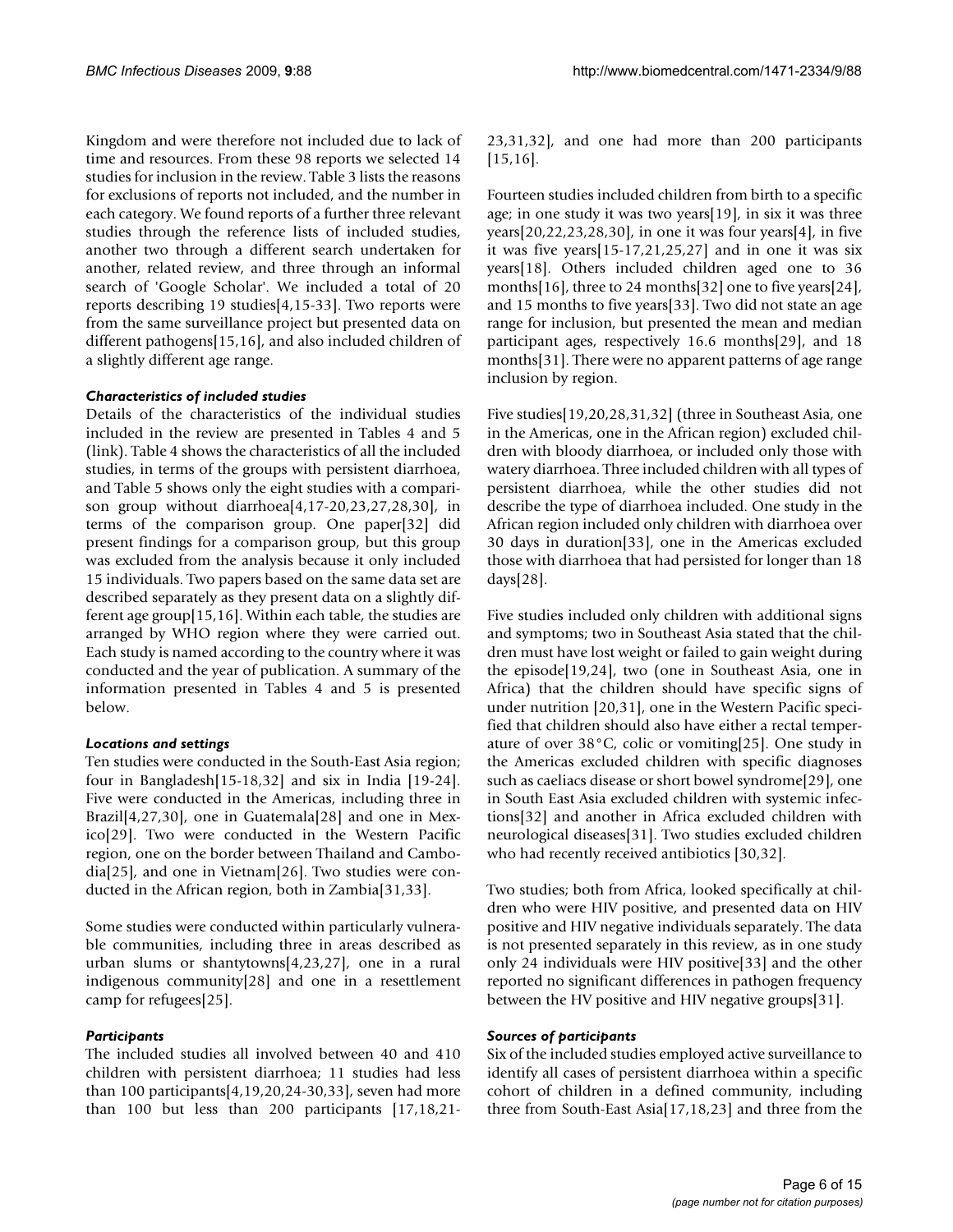| Study report               | Location                                             | <b>Start Duration</b>                     | Participants                                                                                                   | Source of cases                                       | Sampling<br>method                          | Number of<br>cases                    | Unit of Analysis |  |
|----------------------------|------------------------------------------------------|-------------------------------------------|----------------------------------------------------------------------------------------------------------------|-------------------------------------------------------|---------------------------------------------|---------------------------------------|------------------|--|
| Bangladesh<br>1992a [16]   | Matlab (rural)                                       | 1988<br>I yr                              | $< 5$ yrs                                                                                                      | Active<br>household<br>surveillance                   | All cases<br>identified                     | Varied by<br>pathogen<br>$(68 - 184)$ | Episodes         |  |
| Bangladesh<br>$1992b$ [17] | Mirzapur (rural)                                     | 1987<br>2 yrs                             | < 6 yrs                                                                                                        | Active<br>household<br>surveillance                   | All cases<br>identified                     | Varied by<br>pathogen<br>$(53 - 153)$ | <b>Episodes</b>  |  |
| India 1989 [18]            | New Delhi                                            | 1984<br>I yr                              | < 2 yrs, no blood<br>in stool, weight<br>loss                                                                  | Hospital<br>admissions                                | Consecutive<br>cases                        | 92                                    | Children         |  |
| India 1992 [19]            | New Delhi                                            | 1988<br>28 mths                           | < 3 yrs, no blood<br>in stool, weight<br>for height = $90\%$<br>of standard                                    | Hospital<br>admissions                                | Not described                               | 81                                    | Children         |  |
| India 1999 [22]            | Slum New Delhi                                       | Unclear<br>Unclear                        | < 3 yrs                                                                                                        | Active<br>household<br>surveillance                   | All cases<br>identified                     | 115                                   | <b>Episodes</b>  |  |
| Brazil 1990 [26]           | Urban slum,<br>Fortaleza                             | 1984<br>28 mths                           | < 5 yrs                                                                                                        | Active<br>household<br>surveillance                   | All cases<br>identified                     | 40                                    | <b>Episodes</b>  |  |
| Brazil 1995 [29]           | Fortaleza                                            | 1988<br>32 mths                           | < 3 yrs, no<br>antibiotics in<br>past 72 hrs                                                                   | Hospital<br>admissions                                | Not described                               | 56                                    | Children         |  |
| Brazil 2000 [4]            | Shanty town<br>Fortaleza                             | 1989<br>45 mths                           | $< 4$ yrs                                                                                                      | Active<br>household<br>surveillance                   | All cases<br>identified                     | 88                                    | <b>Episodes</b>  |  |
| Bangladesh<br>1988 [14]    | Dhaka                                                | 1983<br>3 yrs                             | $< 5 \text{ yrs}$                                                                                              | Outpatient<br>attendances                             | Systematic<br>every 25th case               | 410                                   | Children         |  |
| Bangladesh<br>$1991$ [15]  | Dhaka                                                | 1983<br>3 yrs                             | I mth to 3 yrs                                                                                                 | Outpatient<br>attendances                             | Systematic<br>every 25 <sup>th</sup> case   | Varied by<br>pathogen<br>(391–445)    | Children         |  |
| Bangladesh<br>1998 [31]    | Dhaka                                                | Unclear<br>3 yrs                          | 3 mths to 2 yrs,<br>no blood in<br>stools, no<br>antibiotics, anti-<br>diarrhoeals or<br>systemic<br>infection | Outpatient<br>attendances                             | Not described                               | 138                                   | Children         |  |
| India 1995a [20]           | Madras                                               | Unclear<br>Unclear                        | $< 5 \text{ yrs}$                                                                                              | Hospital<br>admissions                                | Not described                               | 100                                   | Children         |  |
| India 1995b<br>$[21]$      | Amritsar                                             | Unclear<br>Unclear                        | < 3 yrs                                                                                                        | Hospital<br>admissions                                | Not described                               | 150                                   | Children         |  |
| India 2001 [23]            | Varanasi                                             | 1998<br>15 mths                           | $\frac{1}{2}$ to 5 yrs,<br>weight loss or<br>failure to gain<br>weight                                         | Hospital<br>admissions &<br>outpatient<br>attendances | Randomly                                    | 57                                    | Children         |  |
| Guatemala<br>1992 [27]     | Rural<br>indigenous<br>community                     | 1988<br>20 mths                           | < 3 yrs, watery<br>diarrhoea for 14<br>to 18 days                                                              | Active<br>household<br>surveillance                   | All cases<br>identified                     | 49                                    | Children         |  |
| Mexico 2003<br>$[28]$      | Mexico City                                          | 1997<br>Unclear<br>$(24-36 \text{ mths})$ | mean age 16.6<br>mths, no specific<br>diagnosis                                                                | Hospital<br>admissions                                | Not described                               | 89                                    | Children         |  |
| Cambodia 1992<br>$[24]$    | Resettlement<br>camp, Thailand<br>Cambodia<br>border | 1989<br>6 mths                            | < 5 yrs, with<br>temperature<br>over 38°C, colic<br>or vomiting                                                | Outpatient<br>attendances                             | Consecutive<br>cases                        | 79                                    | Children         |  |
| Vietnam 1992<br>$[25]$     | Hanoi                                                | 1988<br>I yr                              | $<$ 3 yrs                                                                                                      | Hospital<br>admissions                                | Not described                               | 83                                    | Children         |  |
| Zambia 1995<br>$[32]$      | Lusaka                                               | Unclear<br>9 mths                         | 15 mths to 5 yrs;<br>diarrhoea for at<br>least 30 days                                                         | Hospital<br>admissions                                | Consecutive<br>cases every<br>alternate day | 90                                    | Children         |  |
| Zambia 2001<br>[30]        | Lusaka                                               | 1998<br>26 mths                           | Inpatient in<br>nutrition ward,<br>median 18 mths,<br>no blood in stool                                        | Hospital<br>admissions                                | Consecutive<br>cases                        | 194                                   | Children         |  |

#### <span id="page-6-0"></span>**Table 4: Characteristics of included studies: groups with persistent diarrhoea**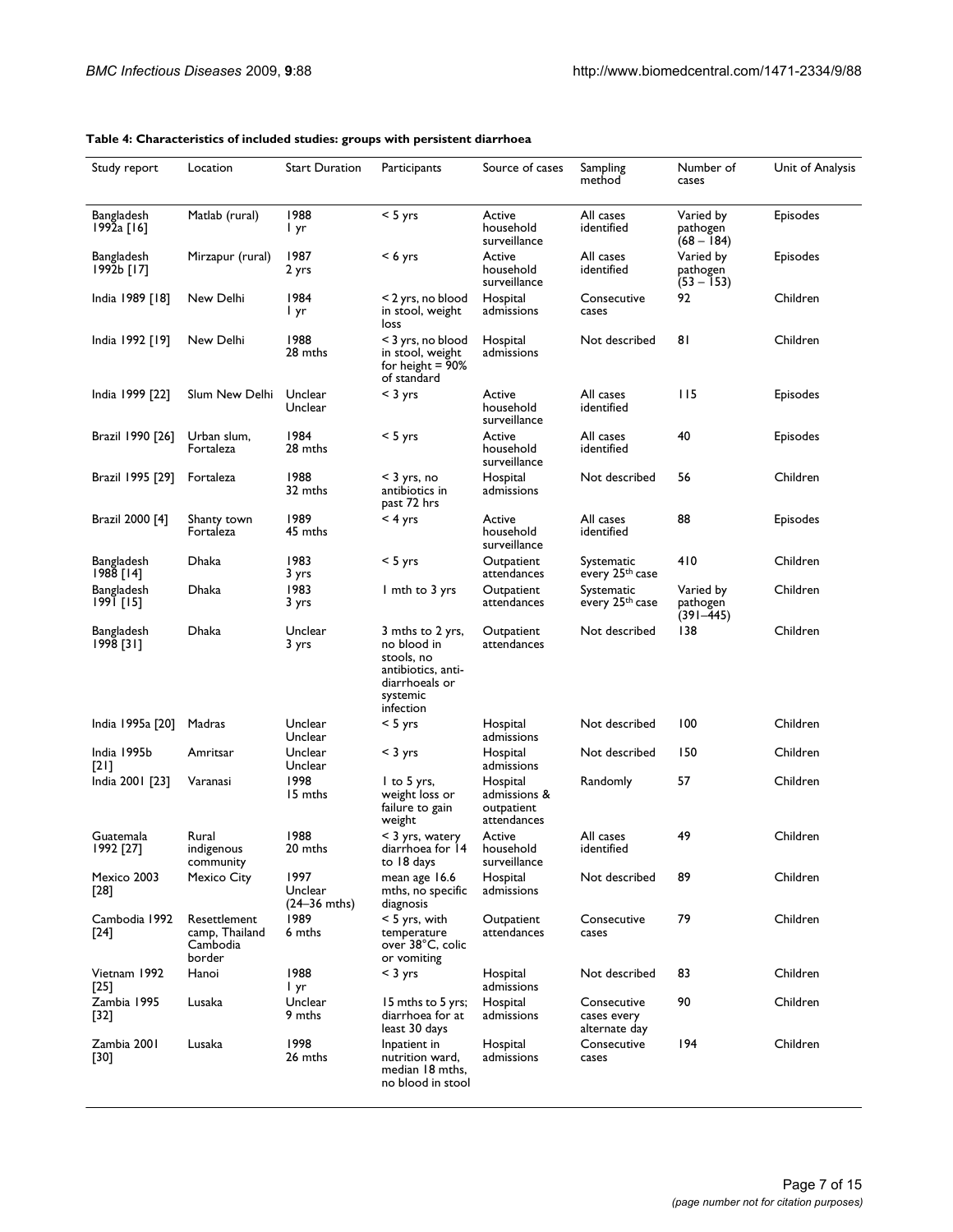Americas[[4](#page-14-2),[27,](#page-14-18)[28\]](#page-14-19). Three sampled children attending hospital outpatient departments, including children who were also subsequently admitted to the wards, two in South-East Asia[[15](#page-14-12),[16](#page-14-14)[,32](#page-14-21)] and one in the Western Pacific[[25\]](#page-14-26). Nine sampled only children who were already admitted to a hospital ward, four in South-East Asia [\[19](#page-14-23)- [22\]](#page-14-30), two in the Americas[[29,](#page-14-25)[30\]](#page-14-20), two in Africa[\[31](#page-14-28)[,33](#page-14-13)] and one in the Western Pacific[\[26](#page-14-27)]. One study in South-East Asia included both inpatients and outpatients treated at a hospital[[24\]](#page-14-24).

#### *Sampling strategies*

All six of the community cohort studies included all the children identified with persistent diarrhoea over the duration of the project. Four of the studies recruiting patients at healthcare facilities also sampled all consecutive eligible patients[\[19](#page-14-23)[,25](#page-14-26),[31,](#page-14-28)[33\]](#page-14-13). One study included a random sample (method of randomisation not stated)[\[24](#page-14-24)] and one used a systematic sampling method (every  $25<sup>th</sup>$  patient)[\[15](#page-14-12)[,16](#page-14-14)]. Reports of the remaining studies did not describe their sampling methods.

#### *Date of studies*

Most of the included studies were conducted over ten years ago, and none presented data collected after 2000. Taking the mid-year of the data collection period as the reference point, three collected data in 1985 or before [[15](#page-14-12),[16](#page-14-14)[,19](#page-14-23),[27](#page-14-18)], eight collected data between 1986 and 1990 [[4](#page-14-2),[17,](#page-14-15)[18,](#page-14-22)[20](#page-14-16),[25,](#page-14-26)[26](#page-14-27),[28](#page-14-19),[30\]](#page-14-20), and three collected data between 1996 and 1999 [\[24](#page-14-24),[29,](#page-14-25)[31\]](#page-14-28). Five study reports [[21](#page-14-29)[-23](#page-14-17),[32,](#page-14-21)[33\]](#page-14-13) did not state the date of the data collection, three were published 1995, one was published 1998, and one was published in 1999. There did not appear to be any pattern of date of study by WHO region.

#### *Duration of studies*

Most of the included studies collected data for a period of one year or more. One collected data for six months[\[25](#page-14-26)], and one over a period of nine months[\[33](#page-14-13)]. Six collected data for periods of whole years: three for one year  $[17,19,26]$  $[17,19,26]$  $[17,19,26]$  $[17,19,26]$  $[17,19,26]$  $[17,19,26]$ , one for two years  $[18]$  and two for three years[[15](#page-14-12),[16](#page-14-14)[,32](#page-14-21)]. Six collected data for other periods of time, between one and four years. Three study reports did not give any information about dates or durations of data collection [\[21](#page-14-29)[-23](#page-14-17)]. There did not appear to be any pattern of duration of data collection period by WHO region.

#### *Units of analyses*

Five of the community cohort type studies used episodes as the unit of analysis, with children in both the persistent diarrhoea and comparison groups (where used) often included in the analysis more than once. One of the studies recruiting children from a community surveillance project was reporting baseline data for a clinical trial, and therefore included individual children only once[[28](#page-14-19)]. The remaining studies presented data as for individual chil-

<span id="page-7-0"></span>

| Table 5: Characteristics of included studies: comparison groups without diarrhoea |  |
|-----------------------------------------------------------------------------------|--|
|-----------------------------------------------------------------------------------|--|

| Study report               | Source of cases<br>Location |                                  | Number of cases                       | Source of<br>comparison group<br>without diarrhoea                                             | Matching of<br>comparison group                             | Number of<br>children without<br>diarrhoea |  |
|----------------------------|-----------------------------|----------------------------------|---------------------------------------|------------------------------------------------------------------------------------------------|-------------------------------------------------------------|--------------------------------------------|--|
| Bangladesh 1992a<br>$[16]$ | Matlab (rural)              | Active household<br>surveillance | Varied by<br>pathogen<br>$(68 - 184)$ | Same community<br>study cohort                                                                 | Age and proximity<br>of residence                           | Varied by<br>pathogen<br>$(67 - 164)$      |  |
| Bangladesh 1992b<br>$[17]$ | Mirzapur (rural)            | Active household<br>surveillance | Varied by<br>pathogen<br>$(53 - 153)$ | Same community<br>study cohort                                                                 | Age and proximity<br>of residence                           | Varied by<br>pathogen<br>$(46 - 213)$      |  |
| India 1989 [18]            | New Delhi                   | Hospital<br>admissions           | 92                                    | Other wards with<br>non-gastro-<br>intestinal illnesses                                        | Age and<br>nutritional status                               | 92                                         |  |
| India 1992 [19]            | New Delhi                   | Hospital<br>admissions           | 81                                    | Nutrition clinic<br>with failure to<br>thrive and weight<br>for height $= 90\%$<br>of standard | Not matched                                                 | 32                                         |  |
| India 1999 [22]            | Slum of New Delhi           | Active household<br>surveillance | 115                                   | Same community<br>study cohort                                                                 | Age, nutritional<br>status and<br>proximity of<br>residence | 115                                        |  |
| Brazil 1990 [26]           | Urban slum.<br>Fortaleza    | Active household<br>surveillance | 40                                    | Same community<br>study cohort                                                                 | Not matched                                                 | 38                                         |  |
| Brazil 1995 [29]           | Fortaleza                   | Hospital<br>admissions           | 56                                    | Children on other<br>wards                                                                     | By age                                                      | 42                                         |  |
| Brazil 2000 [4]            | Shanty town,<br>Fortaleza   | Active household<br>surveillance | 88                                    | Same community<br>study cohort                                                                 | By age and sex                                              | 443                                        |  |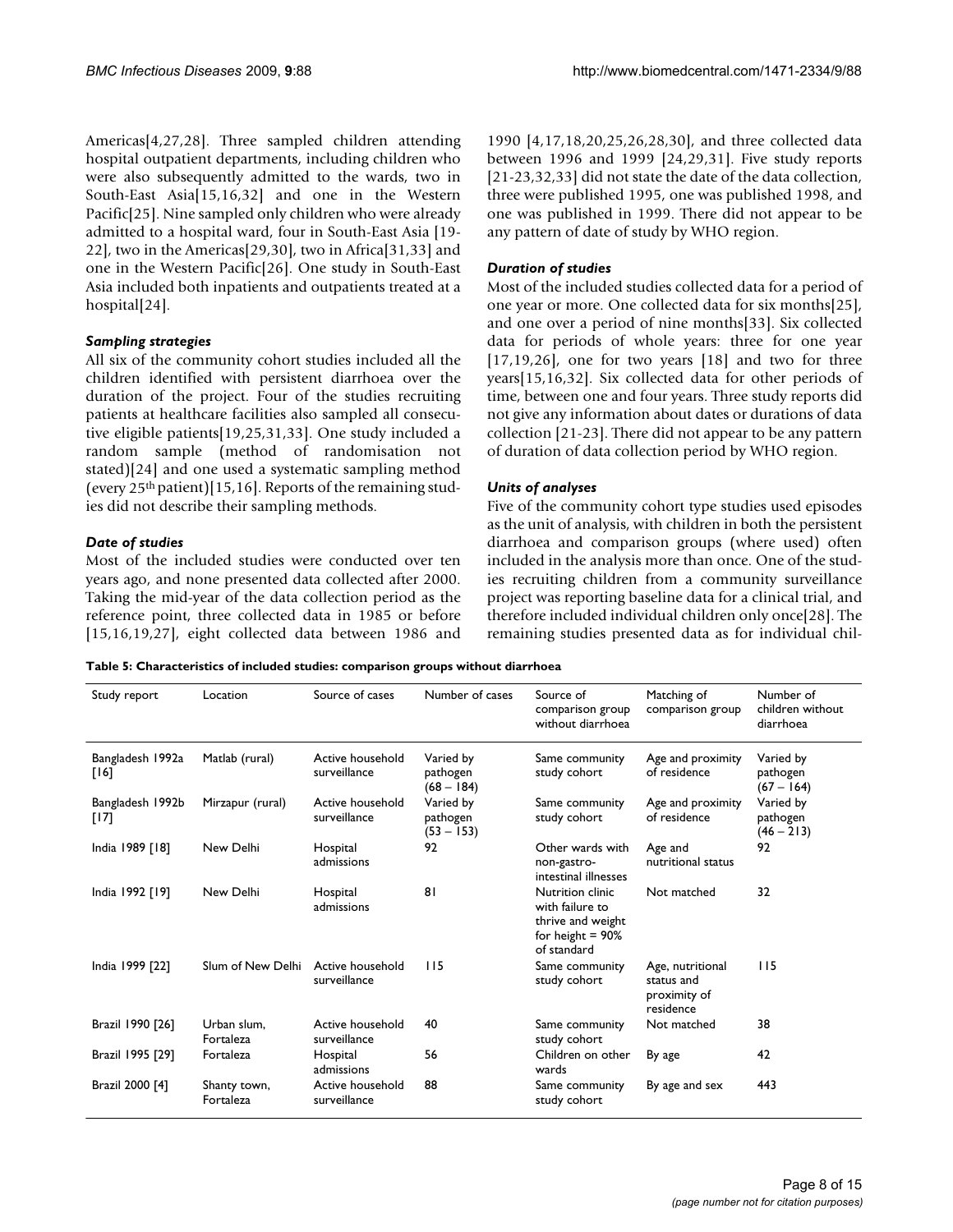dren, although none reported procedures to exclude children who presented to the facility more than once during the study period.

#### *Comparison groups without diarrhoea*

Eight study reports presented pathogen frequency data on an appropriate comparison group of children without diarrhoea, five in south-East Asia[\[17](#page-14-15)[-20](#page-14-16)[,23](#page-14-17)] and three in the Americas[\[4,](#page-14-2)[27](#page-14-18)[,30](#page-14-20)]. One study described a comparison group but did not present any relevant data[\[21](#page-14-29)]. In six studies, the comparison participants were matched to participants with persistent diarrhoea using specific criteria[[4](#page-14-2)[,17](#page-14-15)[-19](#page-14-23),[23,](#page-14-17)[30\]](#page-14-20), in two the diarrhoea and comparison groups were not matched[[20](#page-14-16),[27\]](#page-14-18). Five of the studies with comparison groups were community cohort studies that recruited the comparison group from the same community[[4](#page-14-2),[17,](#page-14-15)[18](#page-14-22),[23](#page-14-17),[27\]](#page-14-18). The other three studies were based at health facilities and used a comparison group of children attending or admitted to the hospital with illnesses other than diarrhoea.

#### *Quality of reporting for laboratory procedures*

Table [6](#page-8-0) gives a summary of the assessed quality of reporting of the laboratory procedures used in the study, plus an indication of whether there was any mention of antimicrobial susceptibility testing of bacteria being carried out, and whether quality control procedures were described. The quality of reporting varied widely across studies in all WHO regions, with one study describing none of the procedures[\[24\]](#page-14-24), while two reported six out of seven[[18,](#page-14-22)[25](#page-14-26)]. Two trials tested only for parasites and used three out of the three possible procedures on our checklist[[23,](#page-14-17)[33](#page-14-13)]. Only two studies reported testing bacterial isolates for antimicrobial susceptibility[\[18](#page-14-22),[24,](#page-14-24)[25\]](#page-14-26), and two described quality control procedures[[23](#page-14-17),[33\]](#page-14-13).

#### *Potential pathogen prevalence*

Table S1 in Additional file [1](#page-13-1) (link) shows, for each study, the percentage of cases testing positive for different pathogens in the stool, and associated 95% confidence limits, in children with persistent diarrhoea, and where available, children without diarrhoea. The estimated prevalence of each pathogen tended to be very imprecise, due to small sample sizes. For studies with comparison groups without diarrhoea, there was no significant difference in prevalence of any pathogen between the two groups.

Under Table S1 in Additional file [1](#page-13-1) we list the *E. coli* types tested for in each study, using the category conventions stated by authors. All of the studies included ETEC, most

<span id="page-8-0"></span>

| Table 6: Laboratory Procedures described or referenced in the included study reports |  |
|--------------------------------------------------------------------------------------|--|
|--------------------------------------------------------------------------------------|--|

|                           |            | Samples Parasite detection Bacterial culture |          | Bacterial<br>identification | Virus detection | Quality control | Antimicrobial<br>susceptibility<br>testing |
|---------------------------|------------|----------------------------------------------|----------|-----------------------------|-----------------|-----------------|--------------------------------------------|
| Bangladesh 1988<br>[14]   | $\times$   | X                                            | $\times$ | $\times$                    |                 | $\times$        | $\times$                                   |
| Bangladesh 1991<br>[15]   | $\sqrt{}$  |                                              |          |                             |                 | X               | X                                          |
| Bangladesh 1992a<br>[16]  | $\sqrt{ }$ |                                              |          |                             |                 | $\times$        | $\times$                                   |
| Bangladesh 1992b<br>[17]  | $\sqrt{ }$ |                                              |          |                             |                 | X               | V                                          |
| Bangladesh 1998<br>$[31]$ | $\sqrt{ }$ |                                              |          |                             |                 | $\times$        | $\times$                                   |
| India 1989 [18]           | V          |                                              |          |                             |                 | X               | X                                          |
| India 1992 [19]           | V          | X                                            |          |                             | X               | X               | X                                          |
| India 1995a [20]          | X          | X                                            |          |                             |                 | X               | X                                          |
| India 1995b [21]          | $\sqrt{ }$ | V                                            |          |                             |                 | X               | X                                          |
| India 1999 [22]           | $\sqrt{ }$ |                                              |          |                             |                 |                 |                                            |
| India 2001 [23]           | X          | X                                            | x        | х                           |                 | X               | X                                          |
| Cambodia 1992<br>$[24]$   | $\sqrt{ }$ | $\sqrt{}$                                    |          | V                           |                 | X               | $\sqrt{}$                                  |
| Vietnam 1992 [25]         | Х          | X                                            | х        | x                           |                 | X               | X                                          |
| Brazil 1990 [26]          | V          |                                              |          |                             |                 | X               | X                                          |
| Brazil 1995 [27]          | V          |                                              |          |                             |                 | X               | X                                          |
| Brazil 2000 [4]           | V          |                                              |          | х                           |                 | X               | X                                          |
| Guatemala 1992<br>$[29]$  | $\sqrt{}$  |                                              |          |                             |                 | $\times$        | X                                          |
| Mexico 2003 [28]          | X          |                                              |          |                             |                 | X               | $\times$                                   |
| Zambia 1995 [32]          | $\sqrt{}$  |                                              |          |                             |                 |                 |                                            |
| Zambia 2001 [30]          | X          |                                              | X        | X                           |                 | X               | X                                          |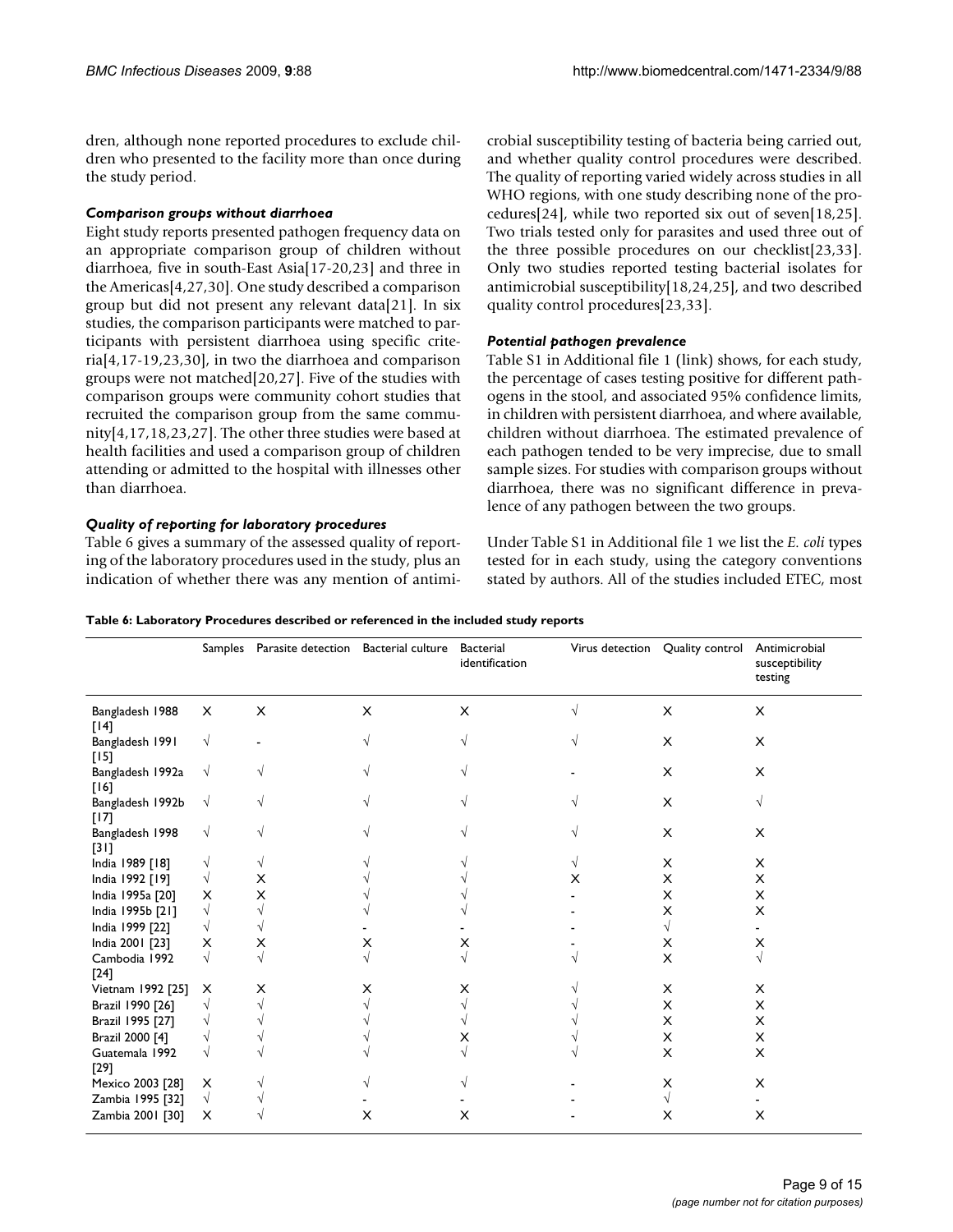also included EPEC; others included AggEC or EIEC; two studies included EHEC. In two studies[[17](#page-14-15),[20\]](#page-14-16), it was uncertain whether one category of *E. coli* referred to EPEC or EHEC; in these cases it was assumed to be EPEC. No percentages were calculated for individual *E. coli* types as different naming conventions would have made comparison between studies impossible. Two different sets of *E. coli* estimates are presented: those based on the upper estimate of the range, and those based on the lower estimates. Only two studies tested for isospora[\[31](#page-14-28),[33\]](#page-14-13) and two tested for enteric adenovirus[[4](#page-14-2),[19\]](#page-14-23). One study tested for *Norovirus* [[4\]](#page-14-2) but was excluded from the analysis because the sample size was less than 30. No studies tested for *Astrovirus* or *Cyclospora*. Two studies tested specifically for EHEC and found no EHEC infections[\[4](#page-14-2)[,19](#page-14-23)].

As the prevalence of individual organisms did not show extreme variations between studies, we combined the data across studies to provide an approximate indicator of prevalence across studies.

Study findings combined by WHO region are shown in Table S2 in Additional file [1](#page-13-1). Table S2 in Additional file [1](#page-13-1)

shows the number of studies testing for each pathogen, the combined number of persistent diarrhoea cases tested, the weighted mean percentage across studies of cases testing positive, and the range between studies. There were no apparent differences by region, although there were some differences between studies, for example, rotavirus was detected in between 0% and 20% of children.

Figure [1](#page-9-0) illustrates in chart form the weighted mean percentage across all studies of cases testing positive for each pathogen included in the review. It is apparent that the stool samples of children with persistent diarrhoea contained a range of pathogens. With the exception of enteropathic *E. coli* types, each pathogen was found in less than 10% of children across studies; in the case of *E. coli* the estimated range was between 25% and 33%. In studies that tested for a reasonably comprehensive range of pathogens, 65% of cases had some kind of pathogen detected in the stool, varying widely between studies from 36% to 88%.

For each pathogen in each region, a median percentage of cases testing positive across the studies was also calcu-

<span id="page-9-0"></span>

#### Weighted mean percentage across all **Figure 1** studies of cases testing positive for each pathogen included in the review **Weighted mean percentage across all studies of cases testing positive for each pathogen included in the review**.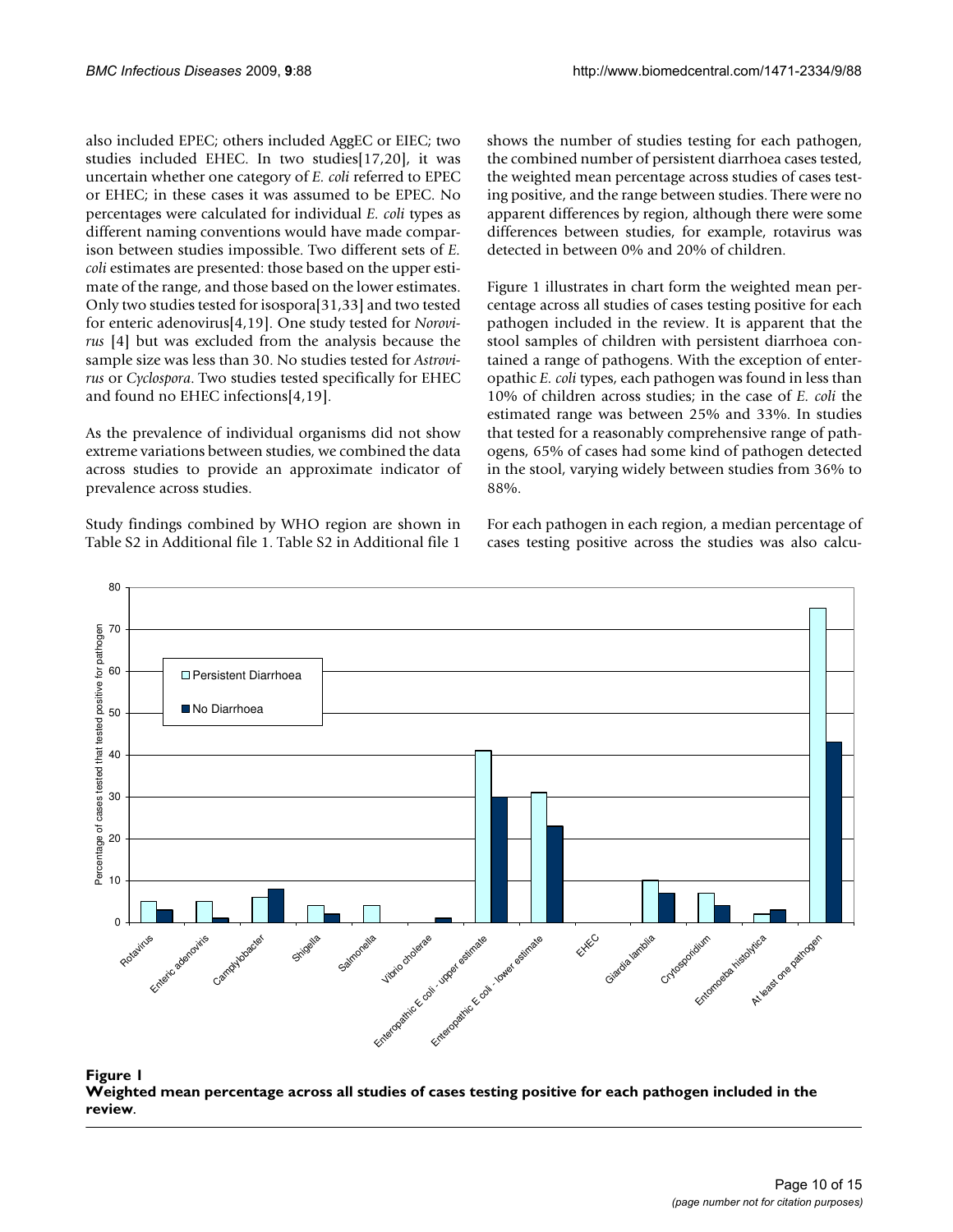<span id="page-10-0"></span>

|                                                      | South-East Asia         |              |                                  |              |                          | The Americas            |           |                                  |              |                          | All                     |           |                                  |                   |          |
|------------------------------------------------------|-------------------------|--------------|----------------------------------|--------------|--------------------------|-------------------------|-----------|----------------------------------|--------------|--------------------------|-------------------------|-----------|----------------------------------|-------------------|----------|
|                                                      | <b>Studies</b>          | $\mathsf{N}$ | Persistent diarrhoea<br>Weighted | $\mathsf{N}$ | No diarrhoea<br>Weighted | <b>Studies</b>          | ${\sf N}$ | Persistent diarrhoea<br>Weighted | $\mathsf{N}$ | No diarrhoea<br>Weighted | <b>Studies</b>          | ${\sf N}$ | Persistent diarrhoea<br>Weighted | No Diarrhoea<br>N | Weighted |
|                                                      |                         |              | Mean                             |              | Mean                     |                         |           | Mean                             |              | Mean                     |                         |           | Mean                             |                   | Mean     |
| Viruses                                              |                         |              |                                  |              |                          |                         |           |                                  |              |                          |                         |           |                                  |                   |          |
| Rotavirus                                            | 4                       | 496          | 2%                               | 501          | 1%                       | 3                       | 162       | 12%                              | 162          | 7%                       | $\overline{7}$          | 658       | 5%                               | 663               | 3%       |
| Enteric<br>adenovirus                                | $\overline{1}$          | 92           | 1%                               | 92           | 2%                       | $\mathbf{I}$            | 66        | 11%                              | 82           | 0%                       | $\overline{2}$          | 158       | 5%                               | 174               | 1%       |
| Bacteria                                             |                         |              |                                  |              |                          |                         |           |                                  |              |                          |                         |           |                                  |                   |          |
| Campylobac<br>ter                                    | $\overline{4}$          | 489          | 8%                               | 375          | 9%                       | $\overline{2}$          | 96        | 0%                               | 80           | $0\%$                    | 6                       | 585       | 6%                               | 455               | 8%       |
| Shigella                                             | $\overline{\mathbf{4}}$ | 496          | 5%                               | 501          | 3%                       | $\overline{\mathbf{3}}$ | 184       | 3%                               | 520          | 2%                       | $\overline{7}$          | 680       | 4%                               | 1021              | 2%       |
| Salmonella                                           | 3                       | 326          | 6%                               | 337          | $0\%$                    | 3                       | 184       | 0%                               | 520          | $0\%$                    | 6                       | 510       | 4%                               | 857               | 0%       |
| Vibrio<br>cholerae<br>*All<br>Enteropathic           | $\overline{2}$          | 317          | 1%                               | 373          | 1%                       | T                       | 88        | 0%                               | 440          | 0%                       | $\overline{\mathbf{3}}$ | 405       | 0%                               | 813               | 1%       |
| E coli-<br>upper<br>estimate<br>*All<br>Enteropathic | 4                       | 386          | 32%                              | 329          | 27%                      | 3                       | 164       | 63%                              | 75           | 38%                      | $\overline{7}$          | 550       | 41%                              | 604               | 30%      |
| E coli -<br>lower<br>estimate                        | $\overline{4}$          | 386          | 26%                              | 328          | 22%                      | 3                       | 164       | 41%                              | 275          | 25%                      | $\overline{7}$          | 550       | 31%                              | 603               | 23%      |
| <b>EHEC</b>                                          | ı                       | 92           | 0%                               | 92           | 0%                       |                         | 51        | 0%                               | 51           | 0%                       | $\overline{2}$          | 43        | 0%                               | 143               | 0%       |
| Parasites<br>Giardia                                 | 5                       | 504          | 8%                               | 540          | 7%                       | 3                       | 84        | 14%                              | 522          | 7%                       | 8                       | 688       | 10%                              | 1062              | 7%       |
| lamblia<br>Cryptospori<br>dium                       | $\overline{2}$          | 232          | 1%                               | 280          | 4%                       | 3                       | 167       | 16%                              | 369          | 5%                       | 0                       | 399       | 7%                               | 649               | 4%       |
| Entamoeba<br>histolytica                             | 5                       | 504          | 2%                               | 541          | 4%                       | 3                       | 184       | 1%                               | 522          | 1%                       | 5                       | 688       | 2%                               | 1063              | 3%       |
| At least one<br>pathogen                             |                         | 92           | 73%                              | 92           | 22%                      | $\overline{2}$          | 112       | 76%                              | 233          | 60%                      | 3                       | 204       | 75%                              | 325               | 43%      |

**Table 7: Summary of studies with control group: number of participants testing positive for different pathogens by region**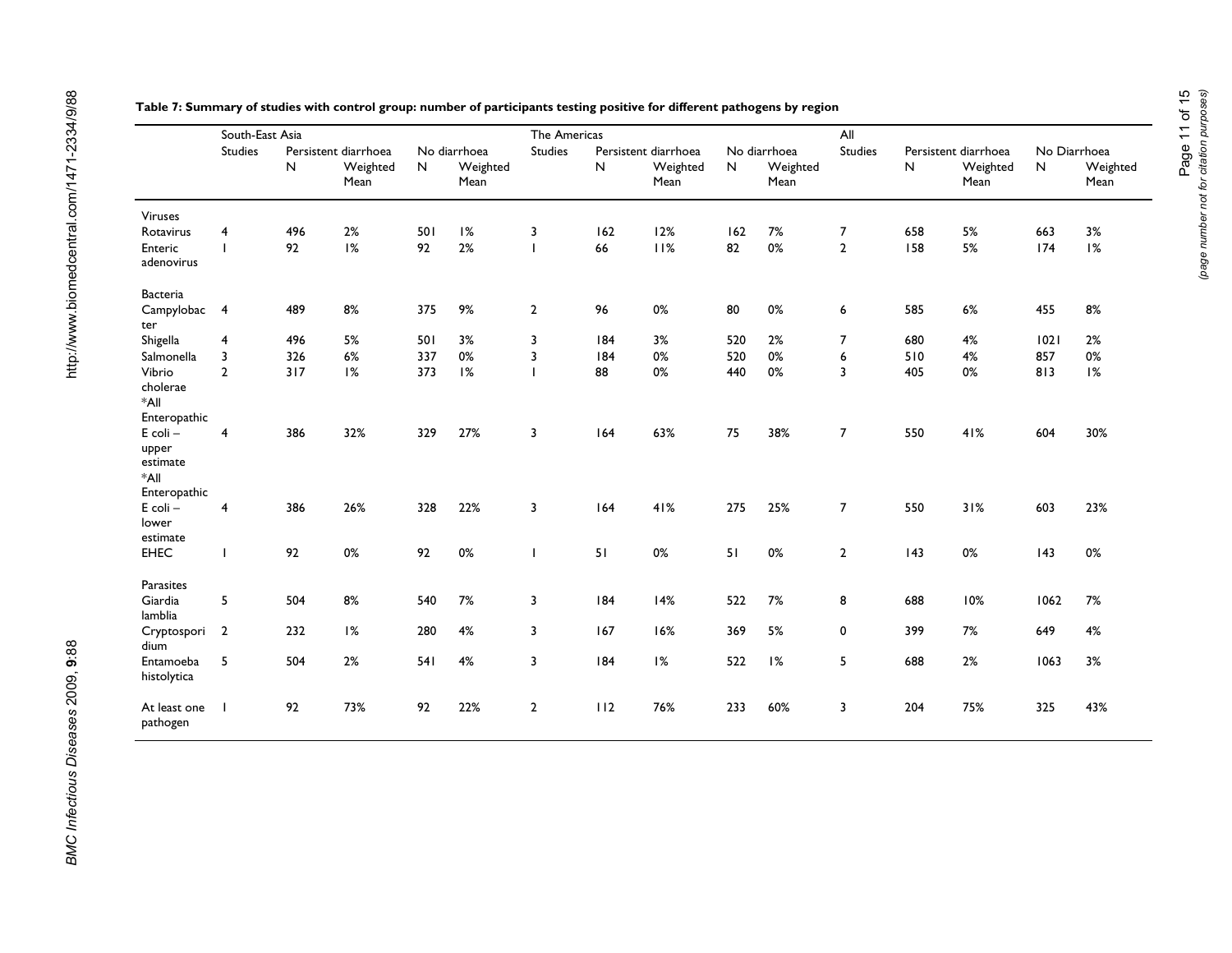lated. These are not presented, as in most cases they were less than 5% (absolute difference) either side of the mean. The only exception was the lower estimate for *E. coli* in the Americas, where the mean was 35% and the median was  $25\%$ 

#### *Comparative prevalence of potential pathogens*

For studies with an appropriate comparison group, Table [7](#page-10-0) shows the number of studies testing for each pathogen, total sample size, and weighted mean percentage across studies of cases and comparisons testing positive for each pathogen, separated by WHO region. There were no studies with a comparison group from the Western Pacific region.

Figure [2](#page-11-0) illustrates in chart form the weighted mean percentages of cases tested that tested positive for different pathogens within the persistent diarrhoea groups and comparison groups without diarrhoea in all eight studies with a comparison group. As described in the methods section, the data from the comparison group in each study was weighted according to the sample size of the group with persistent diarrhoea.

It is apparent from Table [7](#page-10-0) and Figure [2](#page-11-0) that the frequency of detection of any kind of enteric pathogen was higher in children with persistent diarrhoea, but for individual pathogens any differences were very small (although differences between groups were larger in the Americas than in other locations).

#### **Discussion**

We were able to identify, retrieve and assess papers describing 19 studies, of which eight also presented data for an appropriate comparison group without diarrhoea. However, other relevant studies may have been published, but missed by the search. Some of the included studies had main purposes that were different from the

<span id="page-11-0"></span>

Weighted mean percentage of cases tested and comparisons without diarrhoea **Figure 2** that tested positive for different pathogens in children with persistent diarrhoea **Weighted mean percentage of cases tested that tested positive for different pathogens in children with persistent diarrhoea and comparisons without diarrhoea**.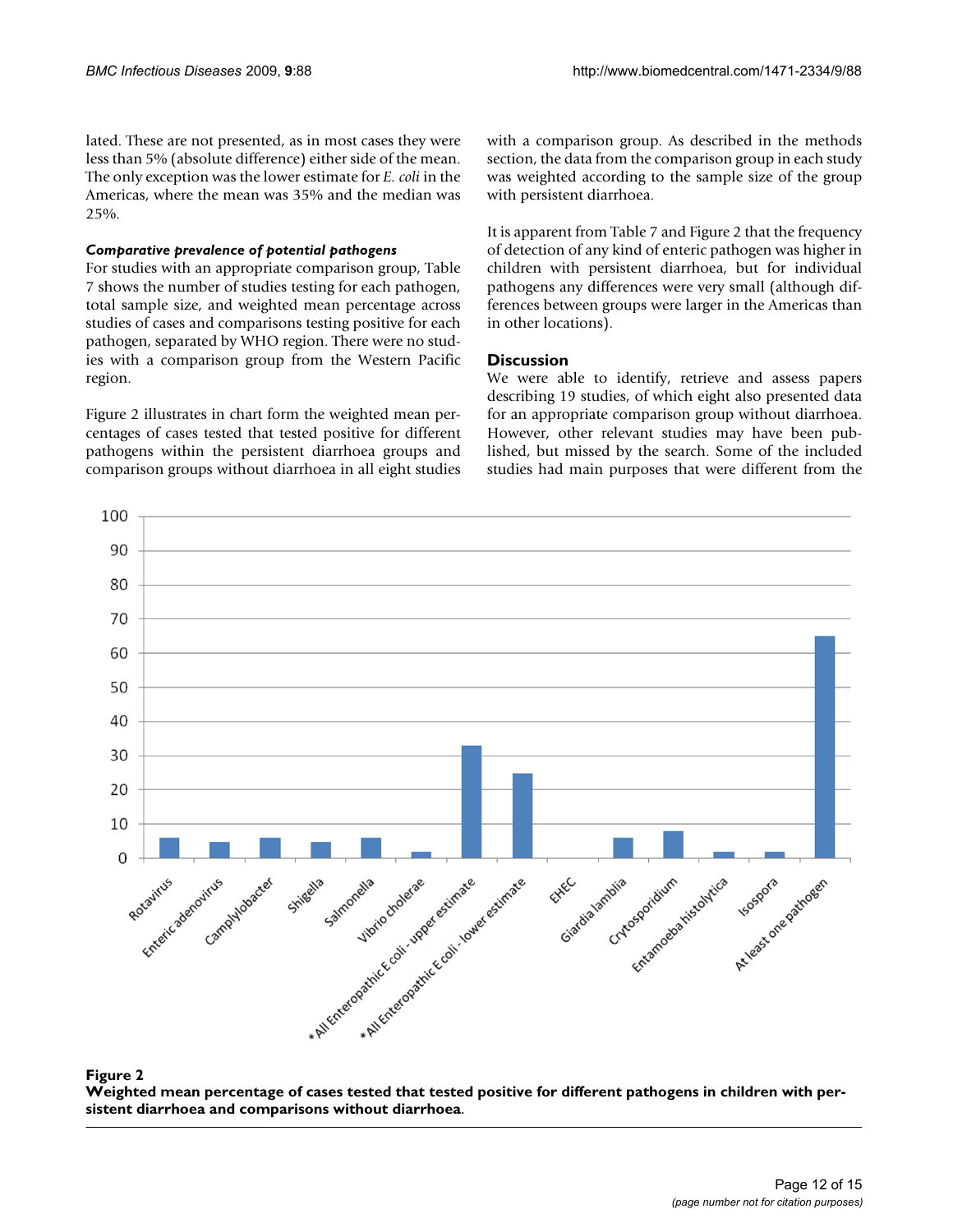purpose of this review, and titles that reflected this, for example 'Endoscopic and histopathological evaluation of pre-school children with chronic diarrhoea' and 'Oral gentamicin is not effective treatment for persistent diarrhoea'. We identified two reports only through the search process for another review, and three through an informal search of 'Google Scholar'. We can therefore suppose that not all published studies presenting relevant data are indexed in such a way that even quite wide systematic electronic searches, such as the one we performed, can easily identify. In addition, we know of four studies that may possibly be relevant but that we were unable to obtain within the UK.

The included studies were conducted in a range of geographic locations, including South-East Asia, the Americas, Western Pacific and African Regions, some in contexts where children may have a particularly high risk for persistent diarrhoea, including slum areas and a resettlement camp for refugees. The two studies carried out in Africa were both based within the same hospital in Zambia; these were the only studies to specifically include children who were HIV positive; the sample sizes were too small to assess whether the patterns of enteric infection were different in HIV positive and HIV negative children.

The included studies used a range of methods and settings, including surveys of children attending clinics or admitted to hospital, baseline data collection on children recruited for a clinical trial and community surveillance projects seeking to actively identify children with persistent diarrhoea. The units of analyses also differed; some studies included individual children only once, while some included all separate cases, whether or not they were identified in the same child.

This review can only give an approximate indication of the actual frequency of different pathogens, for several reasons. Most studies had small sample sizes, so estimates from individual studies are imprecise, and different studies tested for different pathogens, therefore even when study results were combined, the sample size for some organisms was still small. Some of the pathogens that we considered to be important were not tested for in any of the studies. In the case of *E. coli*, evolving knowledge meant that different classification systems were used in different studies, making it impossible to combine data on type of *E. coli* across studies. Some studies included more types of *E. coli* than others, automatically leading to higher estimated prevalences for all enteropathic *E. coli* types combined. The reporting of microbiological procedures was generally poor, so it is unknown whether optimum testing methods were used. The majority of studies were more than ten years old; the relative prevalence of different pathogens in persistent diarrhoea may have changed since that time, and tests for different pathogens may have become more accurate. In addition, the duration of many studies was not a multiple of 12 months, so the results could have been affected by seasonal variations. In regards to the comparison groups without diarrhoea, in some studies the children may not have been typical of children without diarrhoea in the community, as they were hospital inpatients.

We used simple weighted means to combine data; this could have given undue weight to larger studies which may not have had findings typical of the other studies. However, we also calculated medians and found them very similar to the means, suggesting that any such effect, if present, was not large. We also combined data extracted from studies using different methodologies, including studies presenting data based on individuals and those presenting data on episodes, where some individuals were included more than once. This was a pragmatic decision based on the fact that in some studies it was unknown whether each case presented related to a different individual or not. The methodological difficulties may have been important if this review were to claim to represent a 'typical' population of young children with persistent diarrhoea in a low or middle income country; however the wide range of study dates, settings and inclusion criteria does not allow this. Frequencies of different pathogens could feasibly vary according to study setting, particularly in community setting compared with a hospital setting, where the severity of disease is likely to differ. We did not consider it worthwhile to undertake separate analyses for studies carried out in different settings, because the wide range of other differences between studies meant that the results of any such analyses would have been very difficult to interpret.

Despite the limitations of the included studies, and the methods used to combine their results, the findings are useful, as they highlight the range of pathogens that may be associated with persistent diarrhoea, the potential of these pathogens to vary in frequency by time and place, and the uncertainty within populations and individuals that any particular organisms are causal in persistent diarrhoea.

In individual studies comparing children with persistent diarrhoea and without diarrhoea, there were no significant differences between the groups in the prevalence of any individual enteric pathogen, and any differences were small even when all the studies' results were combined. A higher proportion of children with persistent diarrhoea tested positive for any pathogen, but the frequency of detection was also high in children without diarrhoea; across studies that tested for a comprehensive range of organisms, 65% of children with persistent diarrhoea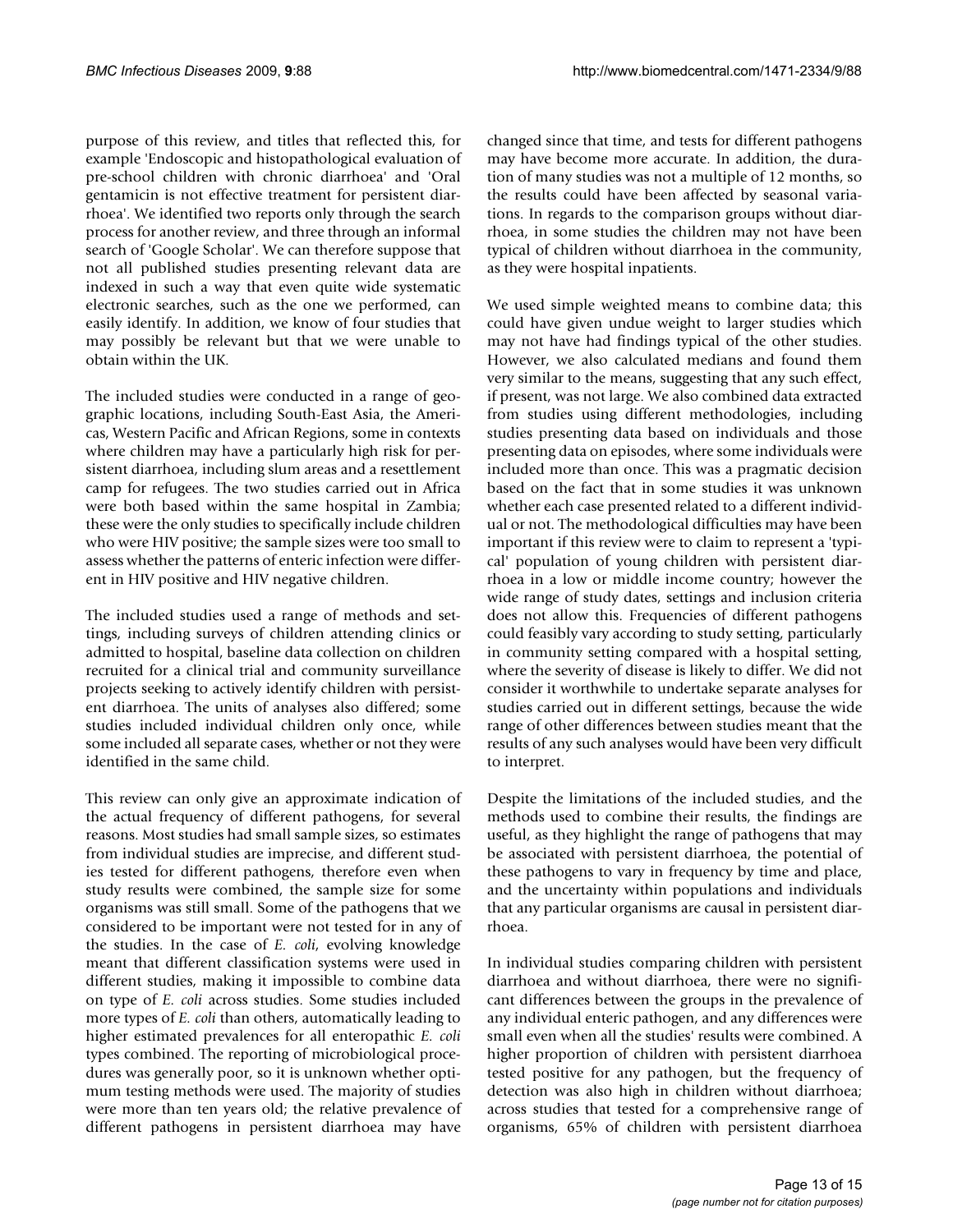tested positive for at least one pathogen, compared with 43% of children without diarrhoea. In every study, a proportion of children with persistent diarrhoea did not test positive for any enteric pathogen, although no study included tests for all relevant micro-organisms.

Children with persistent diarrhoea and without diarrhoea carried a wide range of enteric pathogens, including viruses, bacteria and parasites, and the rates of each varied considerably between studies, although there were no apparent differences between WHO regions. The frequency of most pathogens was low, tending to vary in children with persistent diarrhoea from 0% or 1% to between 3% and 20% between studies. *E. coli* was an exception, being much more common, detected in between 25% to 33% of cases across studies, 6% to 91% between studies. This does not take into account the different classes of *E. coli* tested for in different studies.

#### **Conclusion**

There is no evidence that any particular pathogen or type of pathogen is associated with persistent diarrhoea in children under the age of six in low and middle income countries. There is therefore no evidence to justify routine antimicrobial use for children with persistent diarrhoea of unknown cause, in keeping with current guidelines. Even in cases where diagnostic facilities are routinely available, pathogens detected in children with persistent diarrhoea may not be the cause of the illness.

The data currently available on the frequency of different enteric pathogens found in the stools of children with persistent diarrhoea and without diarrhoea is limited in its applicability and generalisability, especially in the range of pathogens being tested for and the locations of the studies. Better quality data, gathered from a range of settings in low and middle income countries throughout the world (including locations where routine microbiological testing is not usually available), and repeated at set time points, could inform health staff in the region of the types of pathogens they should be alert to, and also inform future policy and practice, both locally and globally.

Further good quality studies are needed. The analysis of already available data, for example from hospitals or clinics where routine microbiological testing is used, might also be useful. Studies should ideally run for at least one year, and present data collected over periods of exactly 12 months, or multiples of 12 months, particularly in areas with seasonal climates. Sample sizes should be large enough to give reasonably precise estimates of pathogen frequency, given the wide range of pathogens that may be found, and the low frequency of some of them. Authors should report the study design and microbiological methods in sufficient detail to enable their quality to be assessed. The types of pathogens tested for in these studies should be standardised as far as possible, while remaining flexible to allow the inclusion of new or previously rare or unsuspected pathogens. The classification of enteropathic *E. coli* should also be standardised if possible, concentrating on clinically useful distinctions between the types.

#### **Abbreviations**

ETEC: Enterotoxigenic E. coli; EIEC: Enteroinvasive E. coli; EPEC: Enteropathogenic E. coli; EaggEC: Enteroaggregative E. coli; EHEC: Enteroheamorrhagic E. coli.

#### **Competing interests**

The authors declare that they have no competing interests.

#### **Authors' contributions**

PG conceived of the study, secured its funding, participated in the design, assisted with the interpretation of data and helped to draft the manuscript. KA wrote the review protocol, inspected the initial search results for potentially relevant publications, selected studies for inclusion, extracted data, undertook the data analysis and drafted the manuscript. RS inspected the initial search results for potentially relevant publications, extracted data, and assisted in the interpretation of data. CAH participated in the design, particularly advising on which pathogens were important and how to handle data on *E. coli*, and assisted in the interpretation of the findings. PG, KA and RS all contributed to and approved the final manuscript. CAH died before the completion of the manuscript. He was a Professor within the Department of Infections and Host Defence, School of Medicine, University of Liverpool. All three living authors read and approved the final manuscript.

### **Additional material**

#### <span id="page-13-1"></span>**Additional file 1**

*Supplemental tables.* Click here for file [\[http://www.biomedcentral.com/content/supplementary/1471-](http://www.biomedcentral.com/content/supplementary/1471-2334-9-88-S1.xls) 2334-9-88-S1.xls]

#### **Acknowledgements**

Vittoria Lutje devised the search strategy and ran the search. Sarah Donegan advised on statistical methods.

This review was funded by the UK Department for International Develoment (DFID); and with a grant from the World Health Organization

#### **References**

<span id="page-13-0"></span>1. Mathers CD, Bernard C, Moesgaard IK, Inoue M, Ma Fat D, Shibuya S, Stein C, Tomijima N, Xu H: **Global burden of disease in 2002: data sources, methods and results.** In *Global programme on evi-*